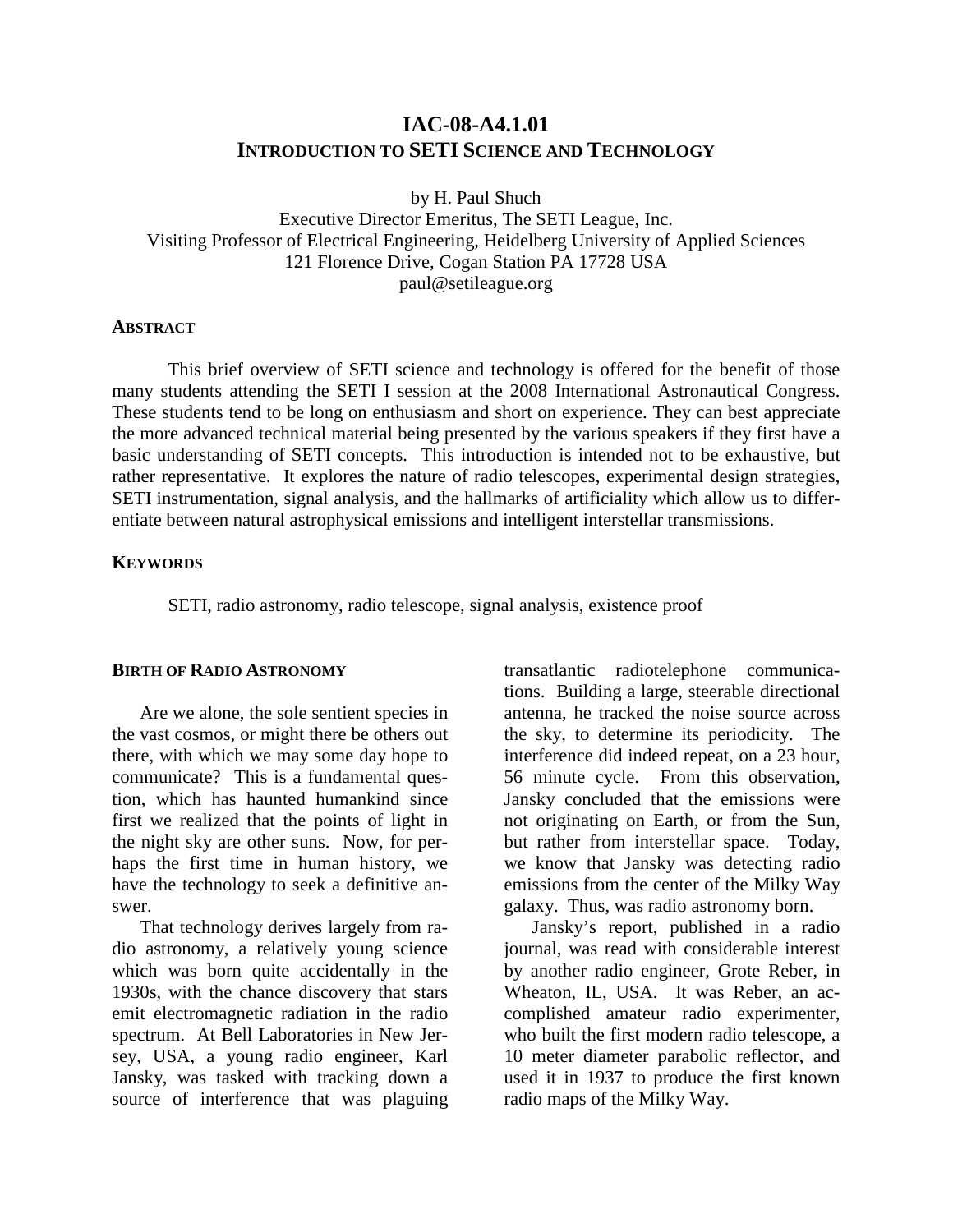Although in hiatus during the Second World War, radio astronomy emerged as an observational science in 1951, with the first detection (by Harold Ewen, a graduate student at Harvard University, and his research advisor, Edward Purcell) of the 21 cm hyperfine emissions from interstellar Hydrogen, the most abundant element in space.

## **RADIO TELESCOPE MODALITIES**

The three primary operating modes for modern radio telescopes include radiometry, spectroscopy, and interferometry. Each mode requires unique hardware and a specific experimental design.

The early observations of Jansky and Reber are examples of total-power radiometry, a time-domain measurement in which the thermal blackbody emissions from astrophysical sources are plotted against antenna aiming coordinates. Aiming can be either dynamic (i.e., actively varying the antenna in azimuth or elevation) or drift-scan (in which the Earth's rotation causes the antenna to sweep varying right ascensions over time). Radiometers are the simplest of radio telescopes, requiring only that the incoming signal be sufficiently amplified, and then applied to a square-law detector.

Spectroscopy is a frequency-domain mode, used to observe the molecular absorption or emission lines of the source being monitored. Ewen's pioneering hydrogen emission detection was an early example of astrophysical radio spectroscopy. In its most common implementation, spectroscopes involve downconversion of a portion of the electromagnetic spectrum, using a fixed intermediate frequency and a swept local oscillator.

Interferometry uses the interference fringes from multiple antennas to generate a spatial-domain image of an area of space. Interferometers require complex digital correlators along with well-matched antennas

and receivers. Examples of advanced interfometers include the 27-dish Very Large Array (VLA) in Socorro, New Mexico, USA, and the 30-dish Giant Meterwave Radio Telescope (GMRT) in Khodad, India.

## **EARLY SETI SCIENCE**

The notion that existing radio telescopes were capable of receiving purported artificial transmissions from distant, technologically advanced civilizations was first articulated by Cocconi and Morrison in 1959. Their short paper "Searching for Interstellar Communications" in the journal Nature is generally regarded as the blueprint for the modern Search for Extra-Terrestrial Intelligence (SETI).

Even as that paper was in press, Frank Drake, then a young radio astronomer at the newly formed National Radio Astronomy Observatory (NRAO) in Green Bank, West Virginia, USA, was quietly preparing to perform the very experiment which the two Cornell professors were proposing. Drake and Coconni/Morrison had independently arrived at similar search strategies, and independently derived nearly identical experimental designs. Clearly, SETI science was ready to be born.

*Project Ozma*, Drake's Green Bank effort, observed two nearby sun-like stars (Tau Ceti and Epsilon Eridani) for a few weeks in the Spring of 1960, scanning a narrow band of frequencies surrounding the Hydrogen emission line, using an 85 foot diameter parabolic reflector. Drake's receiver effectively combined radiometry and spectroscopy, in that it employed a square-law detector, but scanned a range of frequencies related to a known astrophysical emission line. Although he detected no promising candidate signals, Drake's *Project Ozma* served as a model of hundreds of SETI searches to follow.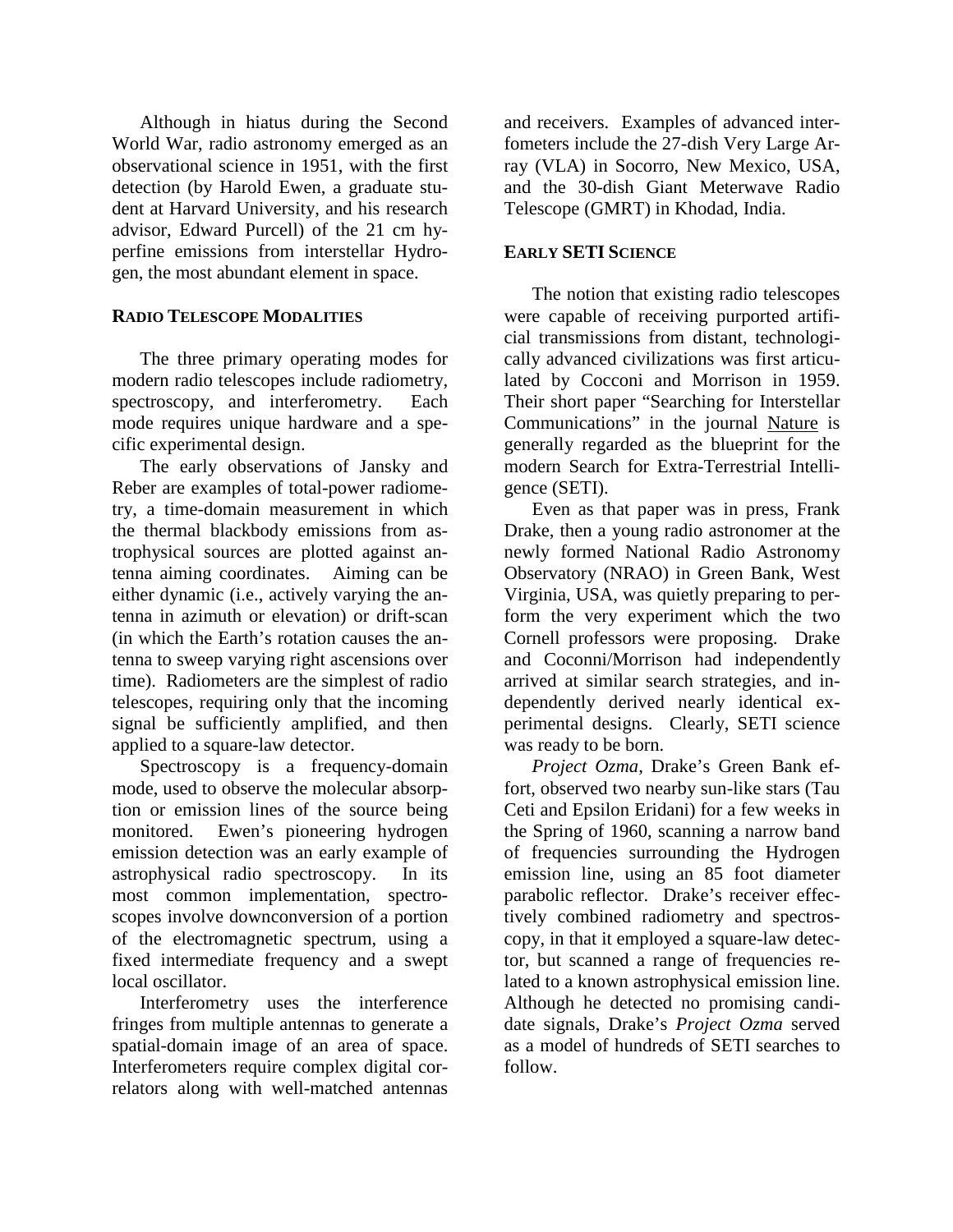The year after conducting *Project Ozma,*  Drake convened at Green Bank the world's first scientific conference devoted to SETI. The agenda for that week-long meeting consisted of seven topics, touching upon various astrophysical, biological, technological, and societal aspects of the emergence of potential communications partners in the cosmos. Stringing those seven topics together into a multiplicative model, Drake created the now-famous Drake Equation, a tool widely used for estimating the number of communicative civilizations which might exist in our Milky Way galaxy.

## **THE NASA YEARS**

In the summer 1971, a landmark study was conducted at the NASA Ames research center in Mountain View, California, USA. Chaired by Dr. Bernard M. Oliver, then vice-president of engineering for the Hewlett-Packard company, *Project Cyclops* sought to design (on paper) the ultimate SETI receiving system which could be conceived, if money were no object.

A proposed interferometer array, consisting of 900 large parabolic reflector antennas coupled to an advanced optical computer for multi-channel spectral analysis, would have cost in the tens of Billions of US dollars. It was never seriously considered for funding, and hence never built. However, the resulting publication (which was reprinted in 1996, and is still available) serves to this day as a blueprint for how large-scale SETI hardware and software might be developed.

A modestly funded NASA SETI program followed in the US. In other countries, parallel studies ensued, each receiving limited government or institutional financial support. Most borrowed limited observing time on existing radio telescopes.

The NASA SETI office, headquartered at the Ames Research Center, where the Project Cyclops studies had been conducted, expended significant effort on the development of advanced Multi-Channel Spectrum Analyzers (MCSAs) capable of scanning hundreds to thousands of MHz of the electromagnetic spectrum in real time. This was in marked contrast to earlier SETI efforts, whose receivers had been restricted to merely a few tens to hundreds of kHz of bandwidth.

NASA SETI launched a ten-year, twopronged search in October of 1992. Its two complementary strategies involved a targeted search of nearby sun-like stars, and a methodical sweep of the entire sky for signals emanating from the vicinity of stars not specifically known to us. Each search strategy required a different instrumentation approach. Targeted searches are conducted by tracking known stars with the largest, highest gain antennas available, for hours on end. Sky surveys, on the other hand, tend to be operated in meridian transit (drift scan) mode, employing smaller antennas (to provide increased spatial coverage) and limiting observing time in any one direction, in favor of maximizing sky coverage.

Although budgeted at a mere five cents per US citizen per year, NASA SETI's \$12.6 million annual budget proved an easy target for legislators. The US Congress cancelled the NASA SETI program in 1993, after just one year of observations (and, in the process, reduced the federal deficit by 0.0006 percent). Some in the SETI community have taken this as definitive proof that there exists no intelligent life in Washington.

## **PRIVATIZATION OF SETI**

With the demise of NASA SETI, two nonprofit organizations in the US stepped up to privatize and continue SETI research. The California-based SETI Institute revived the targeted-search prong of the late NASA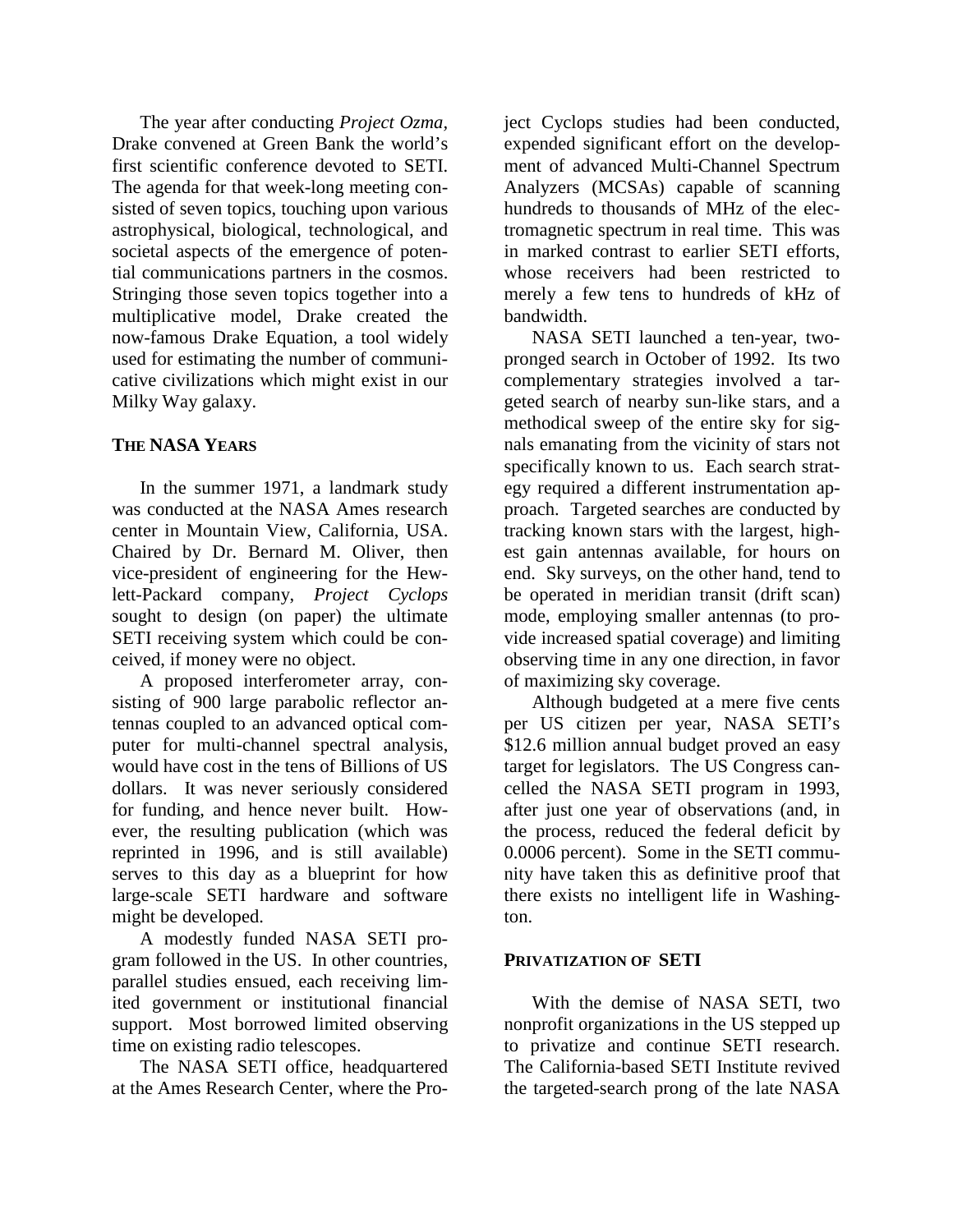SETI program in 1995, under the guise of *Project Phoenix* (symbolically named for having risen from the ashes of its predecessor search). The SETI Institute secured for its *Project Phoenix* observations the spectral analysis equipment which it had previously developed on contract in support of NASA SETI.

In ten years of observations involving renting time on large radio telescopes at Parkes and Mopra in Australia, Green Bank in West Virginia, Woodbury in Georgia (US), Arecibo in Puerto Rico, and at Jodrell Bank, UK, *Project Phoenix* monitored 1,000 nearby sun-like stars across a substantial portion of the microwave spectrum. The project employed sophisticated follow-up detection procedures to validate candidate signals and eliminate terrestrial interference. *Project Phoenix* achieved a null result, in that none of its candidate signals passed the follow-up detection test.

Beginning in 1996 from donated office space in New Jersey, the nonprofit SETI League's *Project Argus* is an ongoing attempt to resurrect the all-sky survey component of the NASA SETI effort. *Project Argus* is named for the mythical Greek guardbeast who had 100 eyes and could see in all directions at once. It seeks to see in all directions at once, in real time, by bringing online thousands of small radio telescopes around the world, built and operated by dedicated amateur radio astronomers, whose efforts are coordinated through the internet. To date, *Project Argus* has 130 stations in operation, in 26 different countries on all seven continents. It too has yet to detect conclusive evidence of ETI.

#### **DEDICATED SETI INSTRUMENTS**

While in recent years dozens of SETI experiments have begged, borrowed, or bought observing time on various radio telescopes in England, Germany, Russia, Argen-

tina, Italy, Japan, Australia, Puerto Rico, and elsewhere, ever since the *Project Cyclops* study the dream of a full-time SETI observatory, optimized for the detection of intelligently generated extraterrestrial signals, has remained foremost in the minds of SETI scientists.

In 1999 the nonprofit, membershipsupported SETI League began planning its *Array2k* observatory. Receiver prototypes were constructed and tested, key technologies developed and patented, land acquired in New Jersey, and a prototype *Very Small Array* (VSA) constructed in Pennsylvania, before global economic conditions brought an end to the project's private funding. It is hoped that work on this instrument can resume, should new funding materialize.

In California, the nonprofit SETI Institute has been a little more fortunate in securing funding for its Allen Telescope Array (ATA). Planned as a phased array of 350 Gregorian antennas with cryogenically cooled broadband front-ends and fiber-optic links to its advanced MCSA, the ATA is currently online with 42 dishes operational.

When fully implemented, it is expected that the ATA will permit fulltime SETI observations of the entire sky which can be seen from its location in Hat Creek in Northern California, and will be used to survey upwards of one million stars across the entire microwave spectrum.

## **SIGNAL ANALYSIS TECHNIQUES**

A challenge facing all SETI observatories, extant and planned, is differentiation between candidate signals and the everpresent natural background noise of the cosmos. Whereas natural thermal emissions are broadband, extending across the entire electromagnetic spectrum, it is expected that signals used for deliberate electronic communication over interstellar distances will likely have narrow-band components. Thus,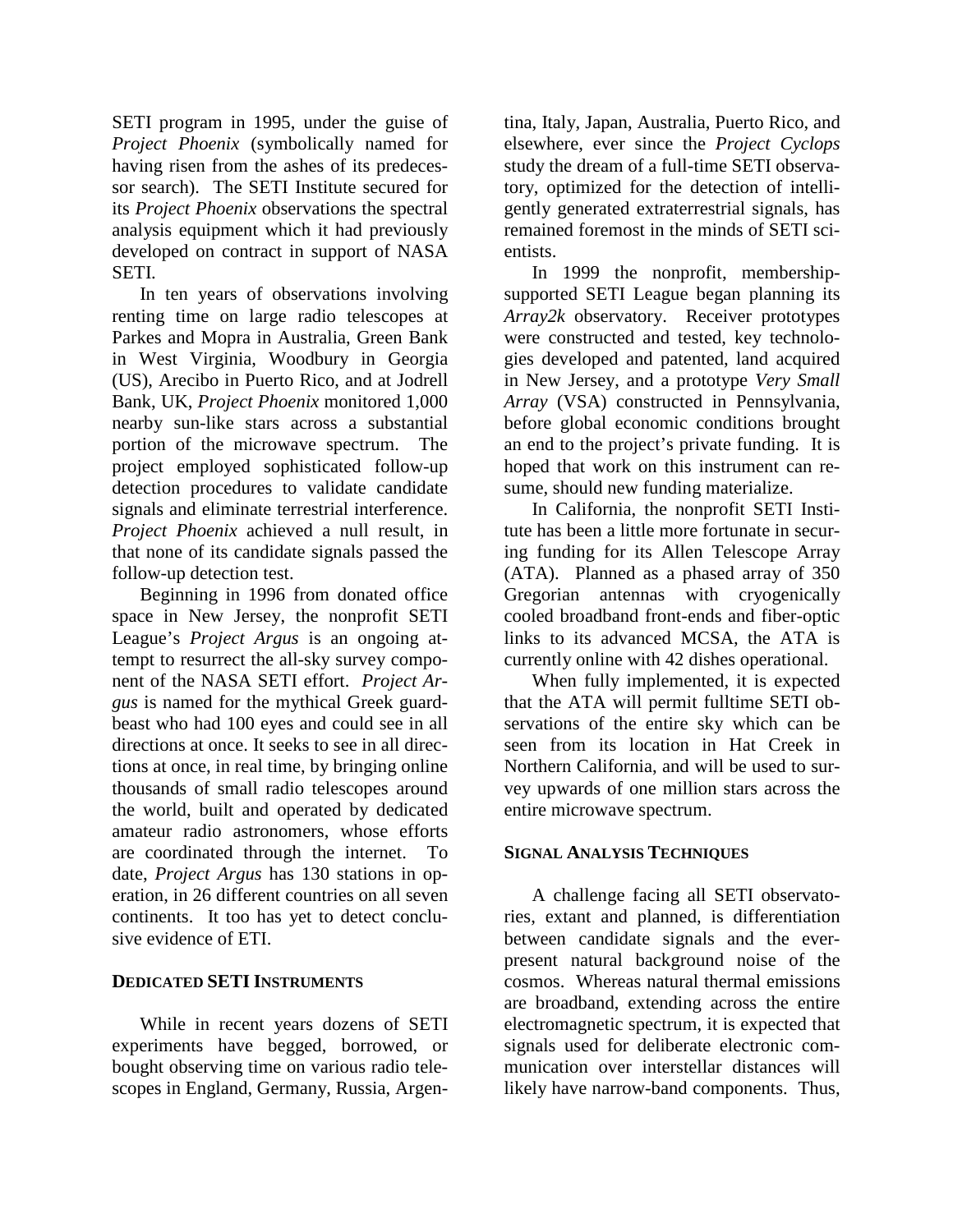minimizing receiver bandwidth is an accepted technique for pulling such weak signals out of the noise.

However, the actual frequency of transmission is not known to us *a priori*. The quietest portion of the electromagnetic spectrum that could efficiently support interstellar contact is extremely wide, spanning from a few hundred MHz to tens of GHz. Assuming a sufficiently narrowband receiver, there are billions of possible frequencies to which it might be tuned. Here is where digital signal processing (DSP) techniques become an important part of SETI research.

It is common SETI practice to receive, amplify, filter, and digitize extremely wide portions of the electromagnetic spectrum. DSP is then employed to subdivide the broad received spectrum into a multitude of contiguous, vanishingly narrow frequency bins, each of which excludes much of the broad spectrum of noise so as to maximize signal to noise ratio. Most frequently, the fast Fourier transform (FFT) is employed to produce these narrow bins. At 1 Hz of bin width, for example, a 1 billion point FFT can simultaneously monitor all 1 billion such 1 Hz channels within 1 GHz of bandwidth.

A limitation of the FFT is that it is optimized for the detection of sinusoidal signal components. If the nature of the incoming signal is unknown, one would desire an adaptive transform to detect it. One such tool, which makes no *a priori* assumptions as to the characteristics of the signals hidden in the noise, is the Karhunen-Leove transform (KLT). SETI scientists have for years sought, with mixed success, to implement the KLT on radio telescopes in Ohio, Italy, and elsewhere.

Unfortunately, the KLT is extremely demanding of computer power. As the state of the art in computer technology continues to experience Moore's Law exponential growth, it is felt that the KLT will eventually displace the FFT as the SETI signal analysis algorithm of choice.

#### **HALLMARKS OF ARTIFICIALITY**

Most SETI scientists hold that detection of artificially generated electromagnetic waves remains the most likely mechanism of contact between humans and ETI, at least at our present state of technological development, and excluding from consideration any laws of nature not presently in evidence. The photon is, after all, the fastest spaceship known to man. It travels relatively unimpeded through the interstellar medium, at the fastest speed which our understanding of physics would allow.

Based upon the primitive state of Earth's communications technology, such contact is most likely to occur in the microwave spectrum, although optical SETI is becoming more viable. We would have a high confidence level that such contact had taken place upon simultaneous detection (at widely separated terrestrial coordinates) of signals of sufficient duration or periodicity to allow multiple independent observations. In addition, such signals must exhibit some reasonable combination of the following hallmarks of artificiality:

- spatial / temporal characteristics consistent with sidereal motion,
- coherence not achievable by known natural emission mechanisms,
- Doppler signatures indicative of planetary motion,
- frequency selection which exhibits a knowledge of one or more universal constants, and
- information content suggestive of a mathematically based culture.

#### **STANDARDS OF PROOF**

We now address the issue of what constitutes incontrovertible proof of ETI con-